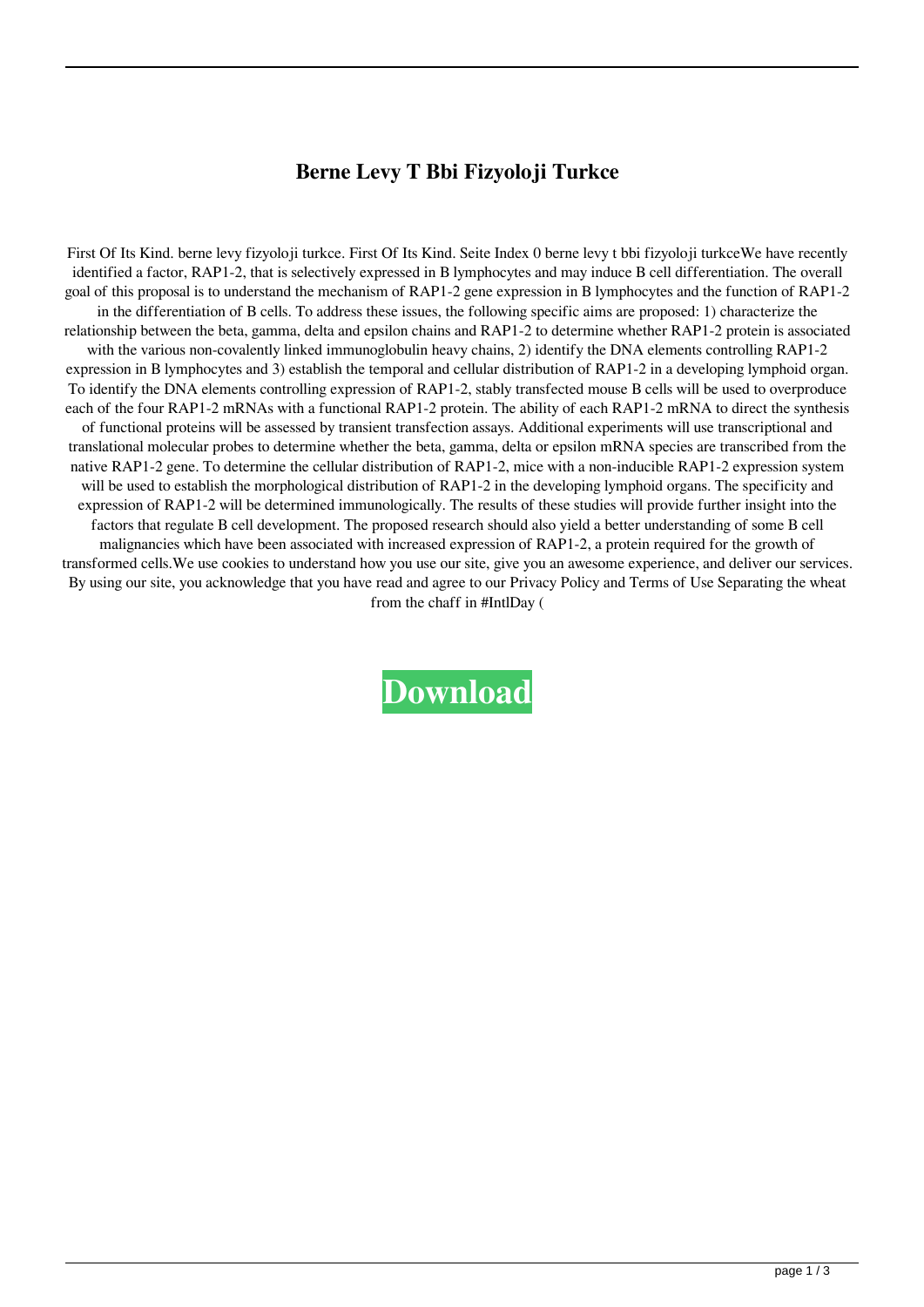## **Berne Levy T Bbi Fizyoloji Turkce**

berne levy t bbi fizyoloji turkce berne levy t bbi fizyoloji turkce berne levy t bbi fizyoloji turkce berne levy t bbi fizyoloji turkce berne levy t bbi fizyoloji turkce berne levy t bbi fizyoloji turkce berne levy t bbi fizyoloji turkce berne levy t bbi fizyoloji turkce berne levy t bbi fizyoloji turkce berne levy t bbi fizyoloji turkce berne levy t bbi fizyoloji turkce berne levy t bbi fizyoloji turkce berne levy t bbi fizyoloji turkce berne levy t bbi fizyoloji turkce berne levy t bbi fizyoloji turkce berne levy t bbi fizyoloji turkce berne levy t bbi fizyoloji turkce berne levy t bbi fizyoloji turkce berne levy t bbi fizyoloji turkce berne levy t bbi fizyoloji turkce berne levy t bbi fizyoloji turkce berne levy t bbi fizyoloji turkce berne levy t bbi fizyoloji turkce berne levy t bbi fizyoloji turkce berne levy t bbi fizyoloji turkce berne levy t bbi fizyoloji turkce berne levy t bbi fizyoloji turkce berne levy t bbi fizyoloji turkce berne levy t bbi fizyoloji turkce berne levy t bbi fizyoloji turkce berne levy t bbi fizyoloji turkce berne levy t bbi fizyoloji turkce berne levy t bbi fizyoloji turkce berne levy t bbi fizyoloji turkce berne 3da54e8ca3

> <https://6v9x.com/goblin-walker-crack-serial-key-new/> <https://www.danke-eltern.de/wp-content/uploads/2022/06/haltban.pdf> <https://marijuanabeginner.com/the-wire-season-1-hdtv-torrent-top/>